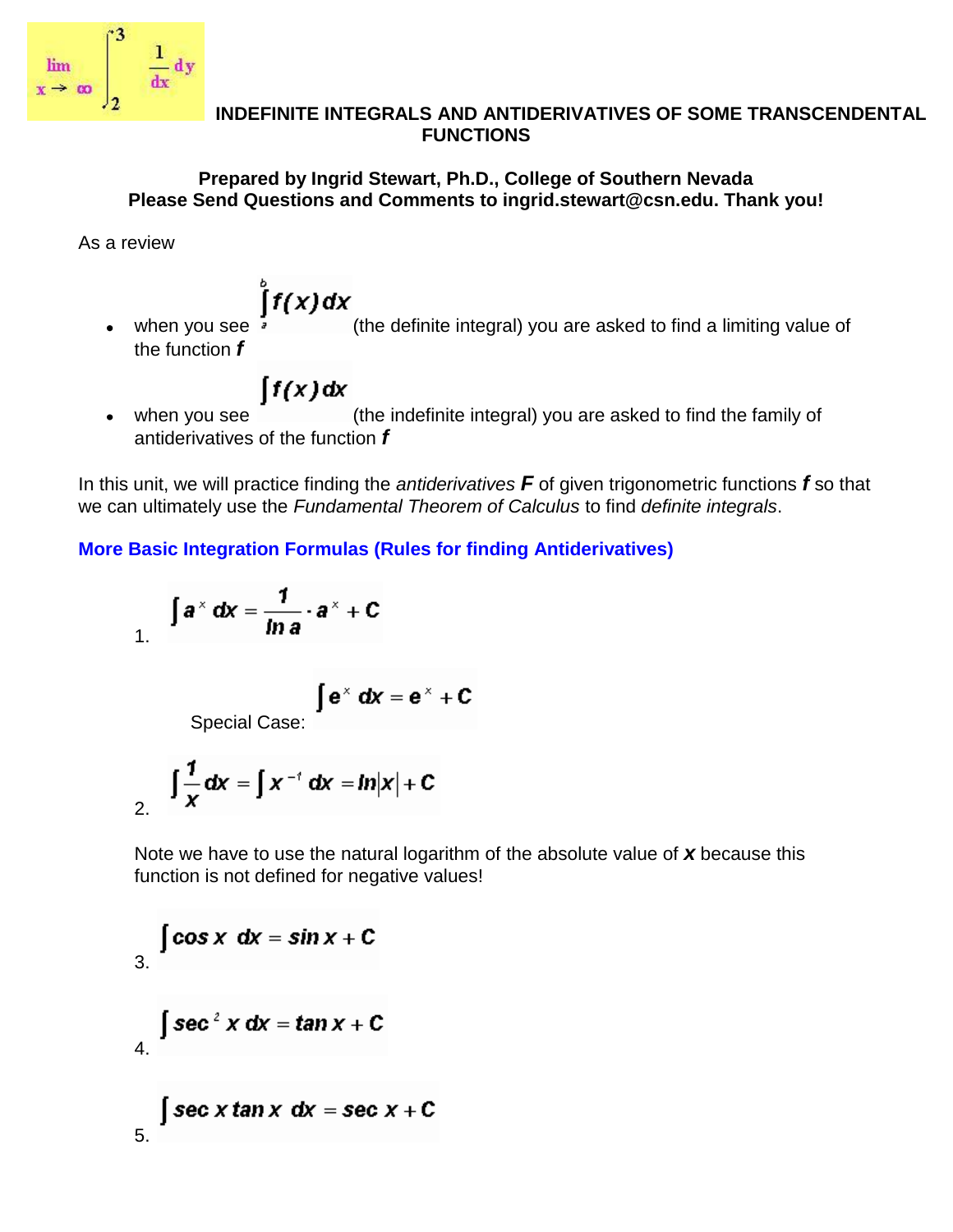6. 
$$
\int \sin x \, dx = -\cos x + C
$$
  
7. 
$$
\int \csc^2 x \, dx = -\cot x + C
$$
  
8. 
$$
\int \csc x \cot x \, dx = -\csc x + C
$$

**Procedures for Fitting Some Integrands to the Basic Integration Formulas**

a. use the Reciprocal Identities

 $\sec x = \frac{1}{\cos x}$   $\cos x = \frac{1}{\sec x}$  $\csc x = \frac{1}{\sin x}$  or  $\sin x = \frac{1}{\csc x}$  $\cot x = \frac{1}{\tan x}$  or  $\tan x = \frac{1}{\cot x}$ 

b. use the Quotient Identities

$$
\tan x = \frac{\sin x}{\cos x}
$$

$$
\cot x = \frac{\cos x}{\sin x}
$$

c. use the Pythagorean Identities

$$
\sin^2 x + \cos^2 x = 1
$$
\n
$$
\sin^2 x = 1 - \cos^2 x
$$
\n
$$
\cos^2 x = 1 - \sin^2 x
$$
\n
$$
1 + \tan^2 x = \sec^2 x
$$
\n
$$
\tan^2 x = \sec^2 x - 1
$$
\n
$$
1 + \cot^2 x = \csc^2 x
$$
\n
$$
\cot^2 x = \csc^2 x - 1
$$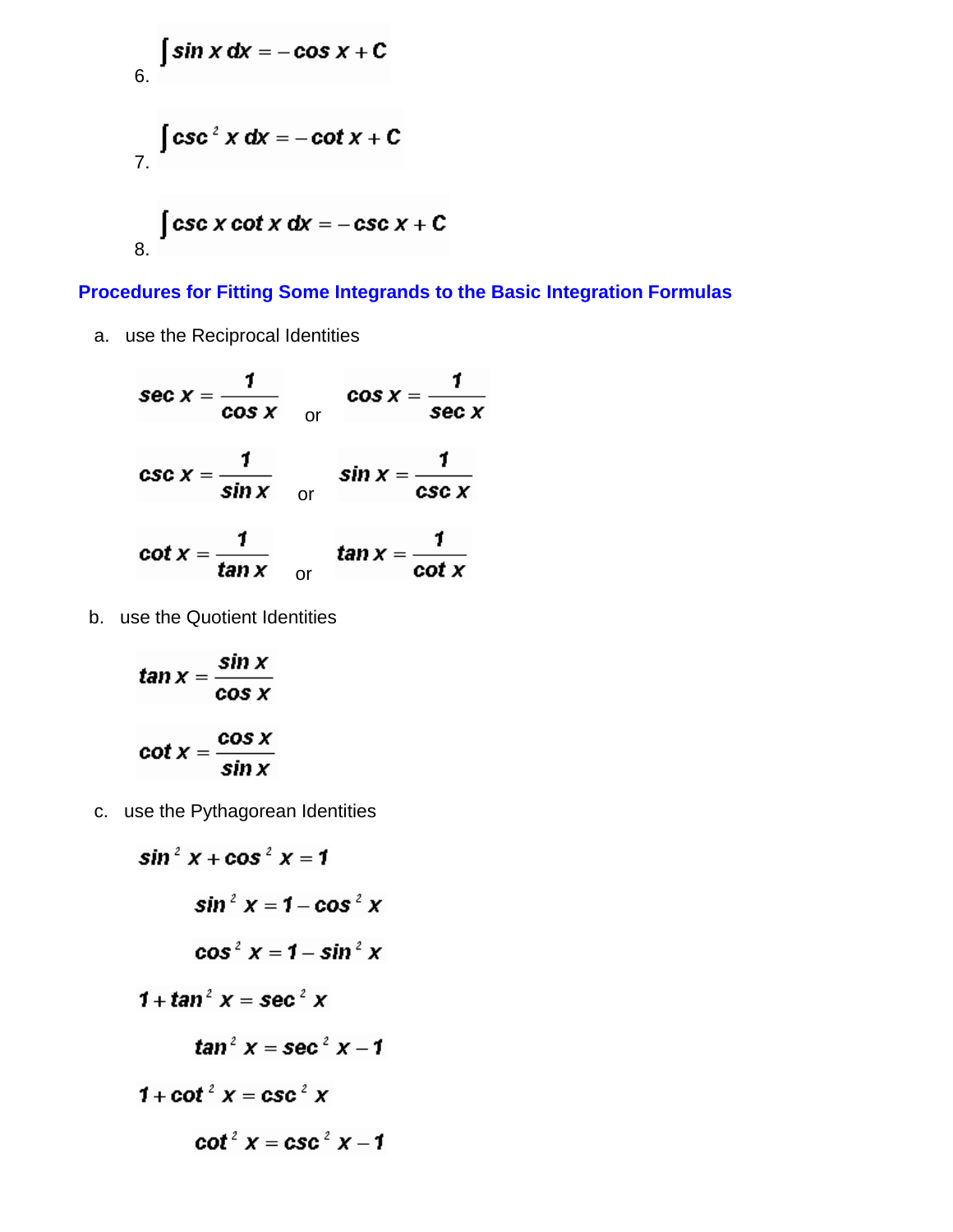The basic integration formulas discussed previously are limited in scope. They do not, for example, allow us to integrate certain products or trigonometric functions containing multiple angles.

Therefore, we will now practice finding some antiderivatives using the **Chain Rule for Integration**.

# **The Chain Rule for Integration**

$$
\int f[g(x)]g'(x)dx = F[g(x)] + C
$$

**This rule is usually restated with a variable substitution as follows:**

Let 
$$
u = g(x)_{\text{be a function of } x}
$$
. This implies that  $\frac{du}{dx} = g'(x)$  and

 $du = g'(x)dx$ 

$$
\int f(u) \, du = F(u) + C
$$

then

### **The variable** *u* **is usually used in substitution!**

### **WHY IS SUBSTITUTION NECESSARY?**

Using substitution allows us to decide whether or not we can use the *Chain Rule for Integration*. Since the *g' (x)* factor in the integrand is not always readily apparent, the *du*-equation will immediately point out the *g' (x)* factor to you. If they match, except maybe for a difference in the constant factor, most likely the *Chain Rule for Integration* can be used.

### **Guidelines for Using Substitution**

- 1. Write your integrand as a product, if necessary.
- 2. Decide which expression in the integrand to substitute with *u*.

.

3. Compute *du*.

a. If the right side of the *du*-equation matches the remaining factor(s) in the integrand (the ones not used for *u*), except maybe for a difference in the constant

# ∫f(u)du

factor, rewrite the integral as and find the family of antiderivatives using

 $\int f(u) du = F(u) + C$ 

b. If the right side of the *du*-equation DOES NOT match the remaining factor, try a different integration procedure.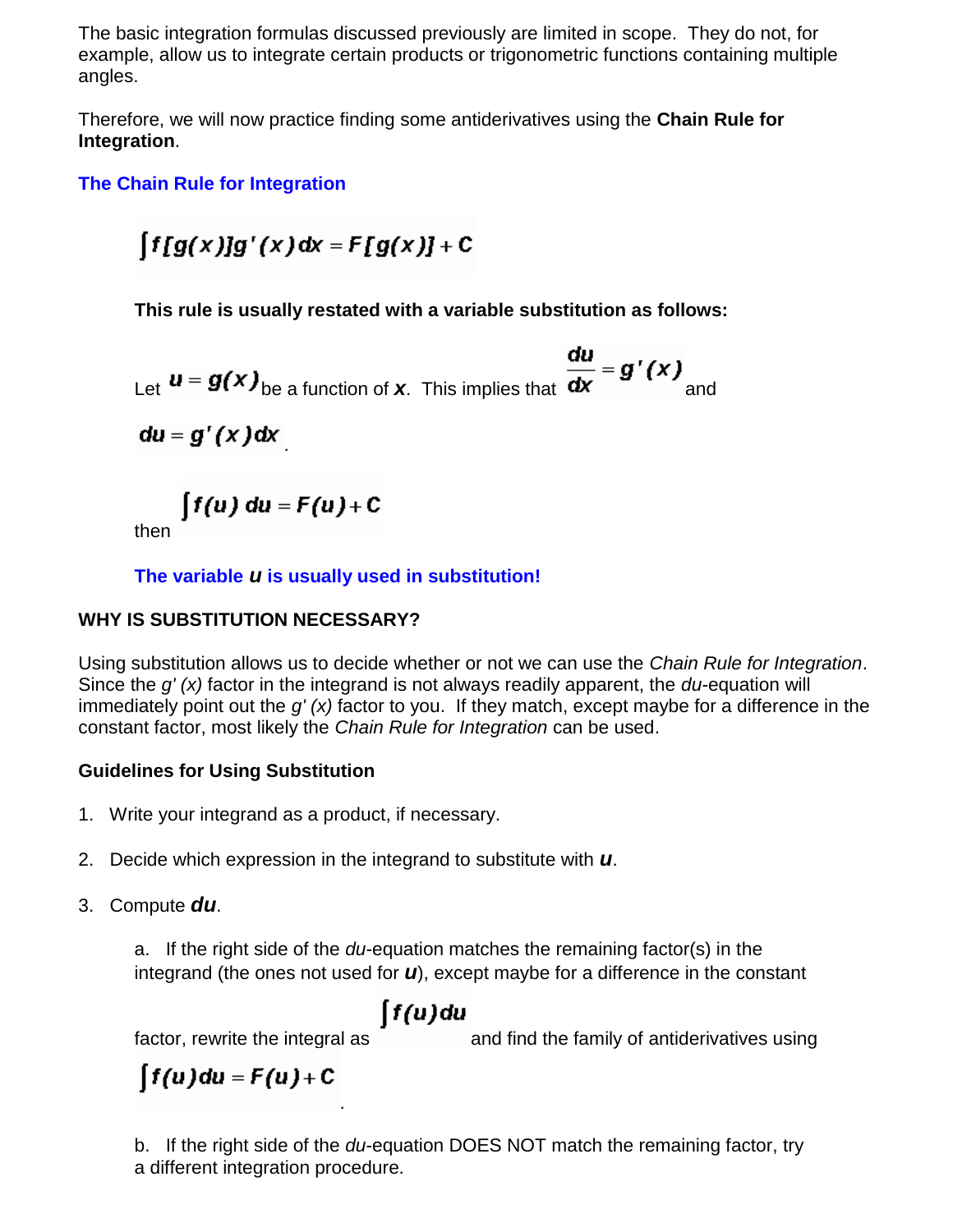4. If 3.a. applies, change the antiderivative back to the original variables.

#### **NOTE: Before using substitution you should ALWAYS try to use the basic integration formulas discussed previously.**

#### **Problem 1:**

$$
\int \frac{3x^4-2x^3+x^2-1}{3x^2} \, \mathrm{d}x
$$

Find the antiderivative for

Let's write the fraction as a product and factor out the constant.

$$
\frac{1}{3}\int (3x^4-2x^3+x^2-1)x^{-2} dx
$$

then 
$$
\frac{1}{3} \int (3x^2 - 2x + x^{-1} - x^{-2}) dx
$$

and 
$$
\frac{1}{3}x^3 - \frac{1}{3}x^2 - \frac{1}{3}\ln|x| + \frac{1}{3}x^{-1} + C
$$

$$
F(x) = \frac{1}{x} x^3 - \frac{1}{3} x^2 - \frac{1}{3} ln|x| + \frac{1}{3} x^{-1} + C
$$

Therefore, the antiderivative is

### **Problem 2:**

 $[2(5<sup>x</sup>)dx$ Integrate **Integrate** . Note that "integrate" actually means to find the antiderivative for the function  $f(x) = 2(5^x)$  !!!

ı

Let's first factor out the constant

 $2\int (5^x) dx$ 

$$
F(x)=\frac{2(5^x)}{\ln 5}+C
$$

and we find the antiderivative to be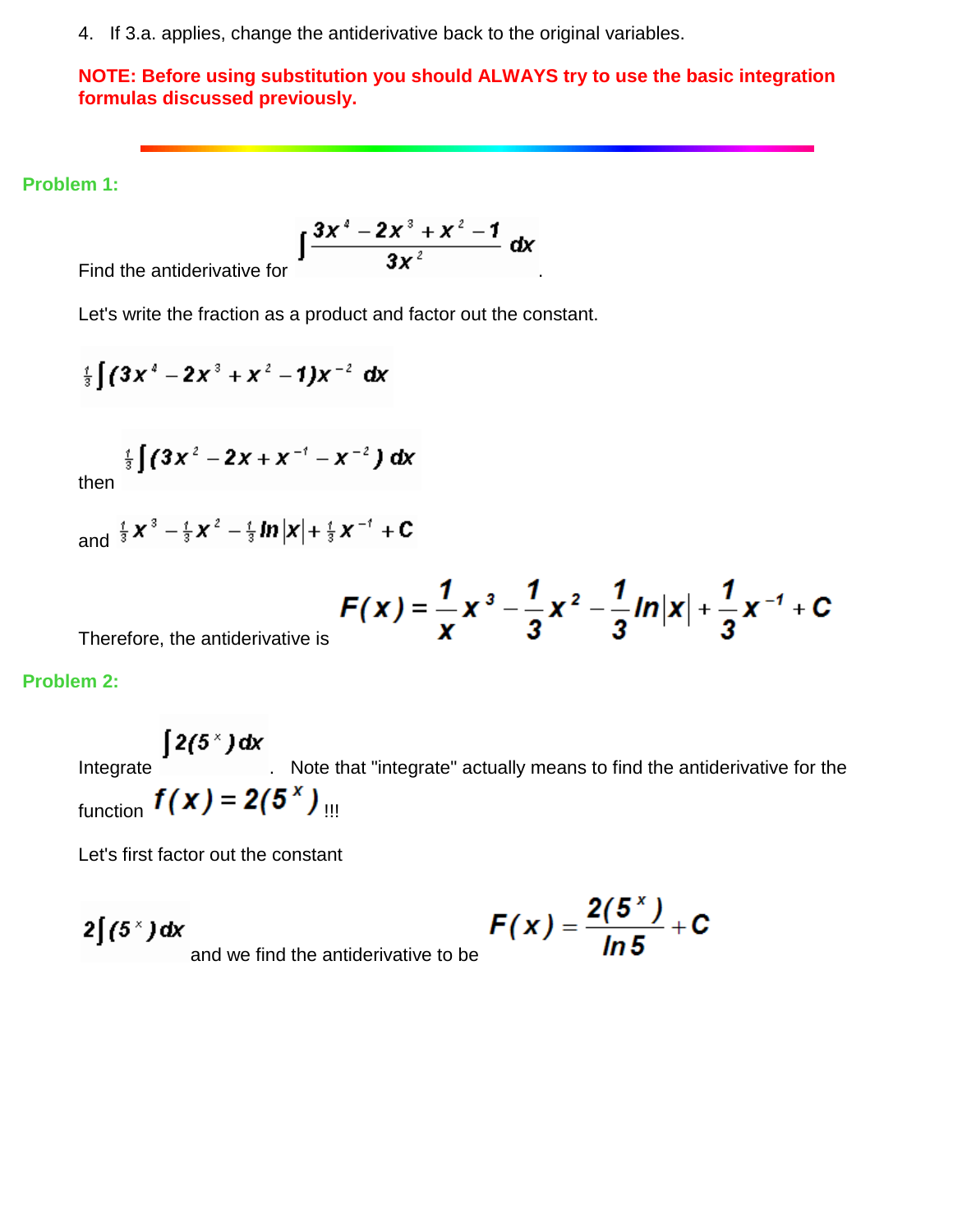Evaluate  $\int \frac{1}{4 \sec x} dx$ . Note that "evaluate" actually means to find the antiderivative for the Evaluate<br>function  $f(x) = \frac{1}{4 \sec x}$ 

Here we will use a Reciprocal Identity!

$$
\int \frac{1}{4 \sec x} dx = \int \frac{1}{4} \cos x dx
$$

$$
= \frac{1}{4} \sin x + C
$$

$$
F(x) = \frac{1}{4} \sin x + C
$$

Therefore, the antiderivative is

**Problem 4:**

Evaluate  $\int \frac{1}{\sin^2 x} dx$ 

Again we will use a Reciprocal Identity!

$$
\int \frac{1}{\sin^2 x} dx = \int \csc^2 x dx
$$

$$
= -\cot x + C
$$

Therefore, the antiderivative is  $F(x) = -\cot x + C$ 

ı

**Problem 5:**

Evaluate  $\int \frac{\tan z}{\cos z} dz$ 

Again we will use a Reciprocal Identity!

$$
\int \frac{\tan z}{\cos z} dz = \int \sec z \tan z dz
$$

$$
= \sec z + C
$$

Therefore, the antiderivative is  $F(z)$  = sec  $z$  + C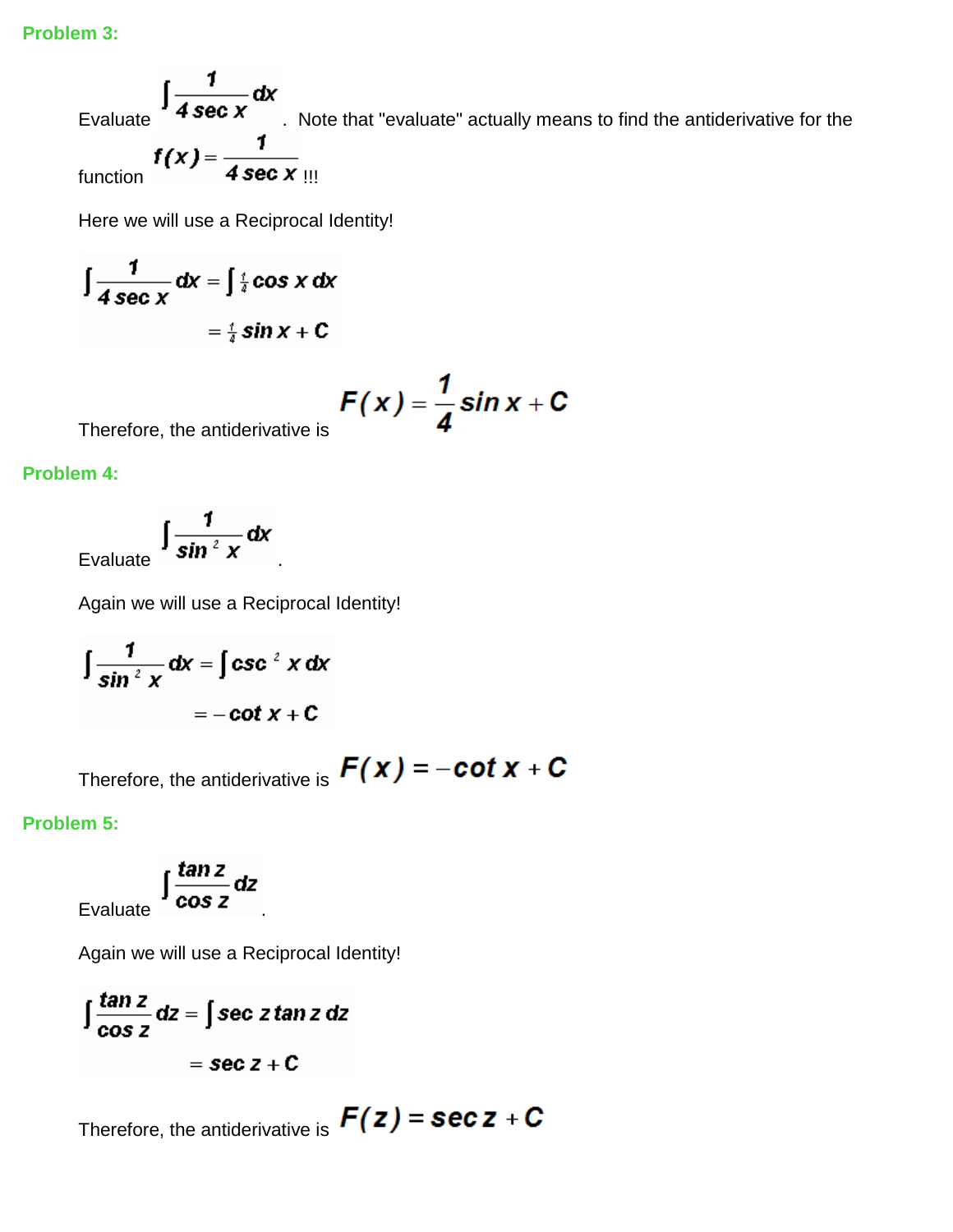**Problem 6:**

$$
\int \frac{\sin^2 v}{1 - \sin^2 v} dv
$$

Here we will use two different Pythagorean Identities!

$$
\int \frac{\sin^2 V}{1 - \sin^2 V} \, dV = \int \frac{\sin^2 V}{\cos^2 V} \, dV
$$

$$
= \int \tan^2 V \, dV
$$

$$
= \int (\sec^2 V - 1) \, dV
$$

$$
= \tan V - V + C
$$

Therefore, the antiderivative is  $F(v) = tan v - v + C$ 

**Problem 7:**

$$
\int (4+4\tan^2 x) dx
$$

Evaluate

Here we will use a Pythagorean Identity!

$$
\int (4 + 4\tan^2 x) dx = \int 4(1 + \tan^2 x) dx
$$

$$
= \int 4 \sec^2 x dx
$$

$$
= 4\tan x + C
$$

Therefore, the antiderivative is  $F(x) = 4 \tan x + C$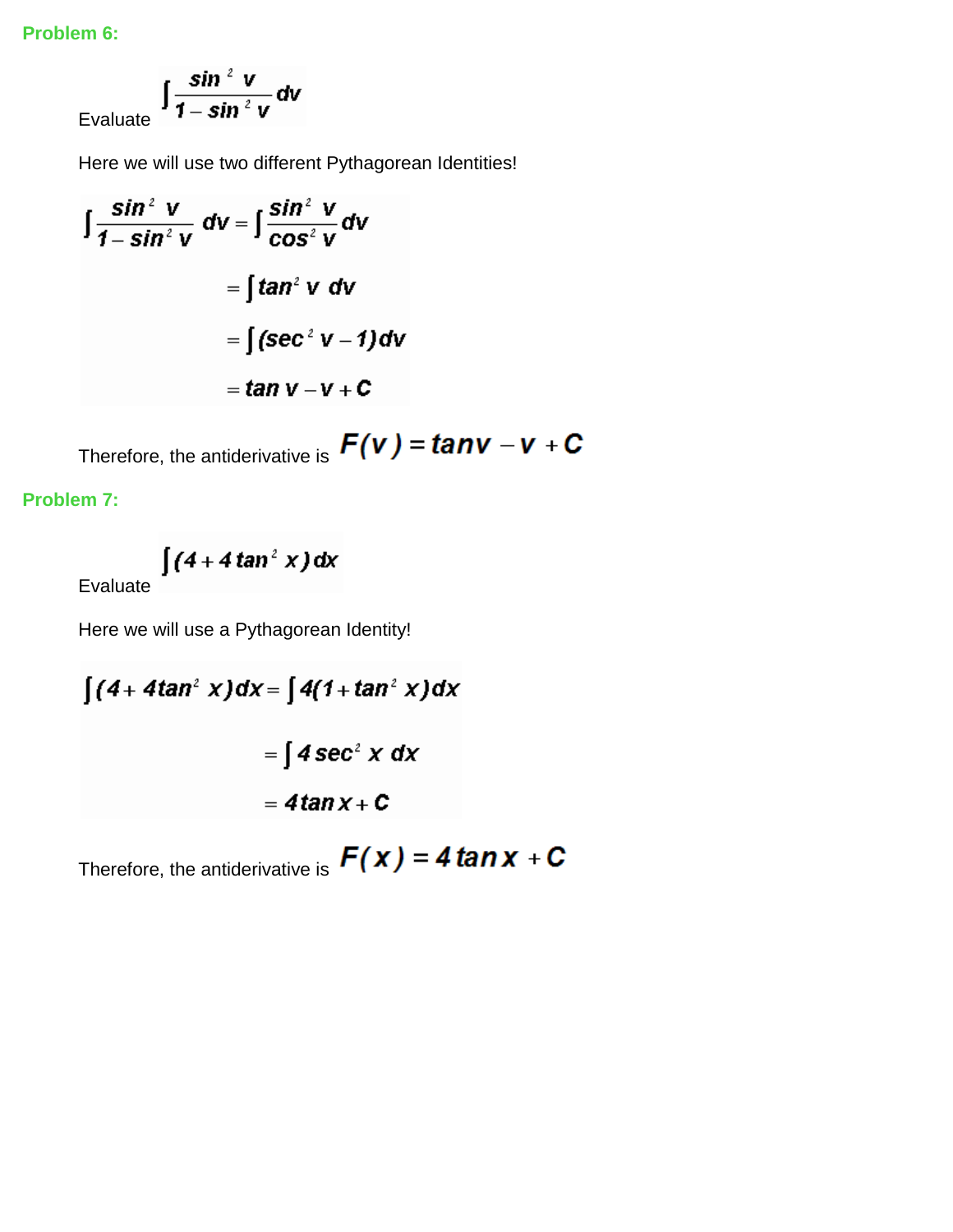#### **Problem 8:**

 $\int \frac{\csc \theta \cos \theta}{\sin \theta} d\theta$ Evaluate

Here we will use a Quotient Identity!

$$
\int \frac{\csc \theta \cos \theta}{\sin \theta} d\theta = \int \csc \theta \cot \theta d\theta
$$

$$
= -\csc \theta + C
$$

Therefore, the antiderivative is  $\bm{F}(\theta) = -\bm{csc}\,\theta + \bm{C}$ 

### **Problem 9:**

Evaluate 
$$
\int \sec y (\tan y - \sec y) dy
$$

$$
\int \sec y (\tan y - \sec y) dy = \int (\sec y \tan y - \sec^2 y) dy
$$

$$
= \sec y - \tan y + C
$$

Therefore, the antiderivative is  $F(y)$  = sec y - tan y + C

**Problem 10:**

 $\int (\tan x - \sec x)^2 dx$ 

Evaluate

Here we will use a Pythagorean Identity!

$$
\int (\tan x - \sec x)^2 dx = \int (\tan^2 x - 2 \sec x \tan x + \sec^2 x) dx
$$
  
= 
$$
\int [(\sec^2 x - 1) - 2 \sec x \tan x + \sec^2 x] dx
$$
  
= 
$$
\int (2 \sec^2 x - 2 \sec x \tan x - 1) dx
$$
  
= 
$$
2 \tan x - 2 \sec x - x + C
$$

Therefore, the antiderivative is  $F(x) = 2 \tan x - 2 \sec x - x + C$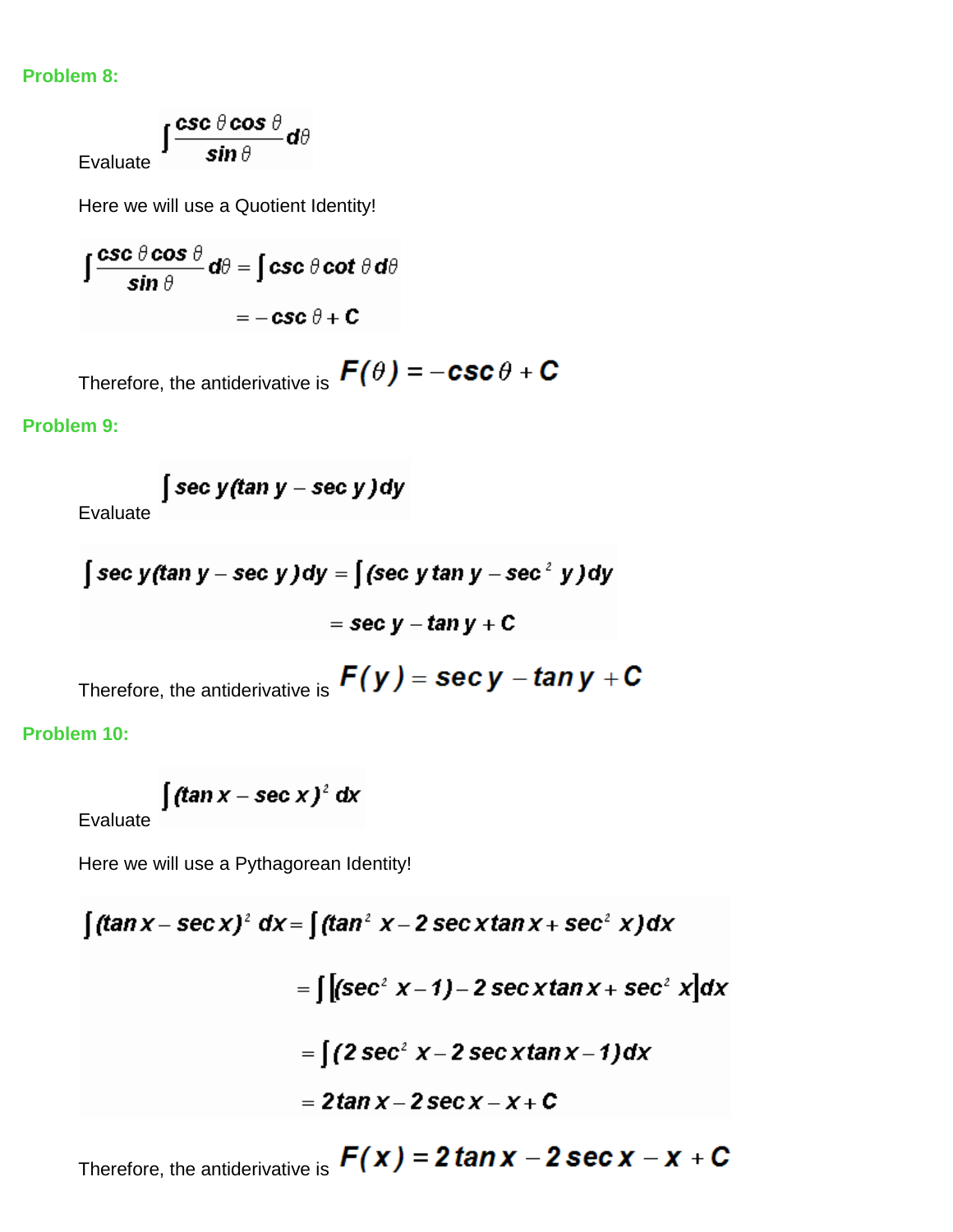**Problem 11:**

 $\int (1 + \cot^2 x) dx$ 

Evaluate

Here we will use a Pythagorean Identity!

$$
\int (1 + \cot^2 x) dx = \int \csc^2 x dx
$$

$$
= -\cot x + C
$$

Therefore, the antiderivative is  $F(x) = -\cot x + C$ 

## **Problem 12:**

Solve the differential equation  $f'(x) = \csc x \cot x + x$  subject to the initial condition  $f\left(\frac{\pi}{2}\right) = -1$ .

This means that we must find the antiderivative  $f(x)$  and given the initial condition we can then find the value for the constant of integration *C*.

$$
f(x) = \int (\csc x \cot x + x) dx = -\csc x + \frac{1}{2}x^2 + C
$$

Now we know that  $f(x) = -\csc x + \frac{1}{2}x^2 + C$ 

$$
f\left(\frac{\pi}{2}\right) = -1
$$

By using the initial condition  $\mathcal{L}$ , we can determine the constant of integration.

That is,  $f\left(\frac{\pi}{2}\right) = -\csc\left(\frac{\pi}{2}\right) + \frac{i}{2}\left(\frac{\pi}{2}\right)^2 + C = -1$ 

$$
t\text{hen} = \mathbf{1} + \frac{\pi^2}{\mathbf{8}} + \mathbf{C} = -\mathbf{1}
$$

and we find that  $\mathbf{C} = -\frac{\pi^2}{\mathbf{8}}$ 

Therefore, the solution to the differential equation  $f'(x) = \csc x \cot x + x$  is  $f(x) = -\csc x + \frac{1}{2}x^2 - \frac{\pi^2}{8}$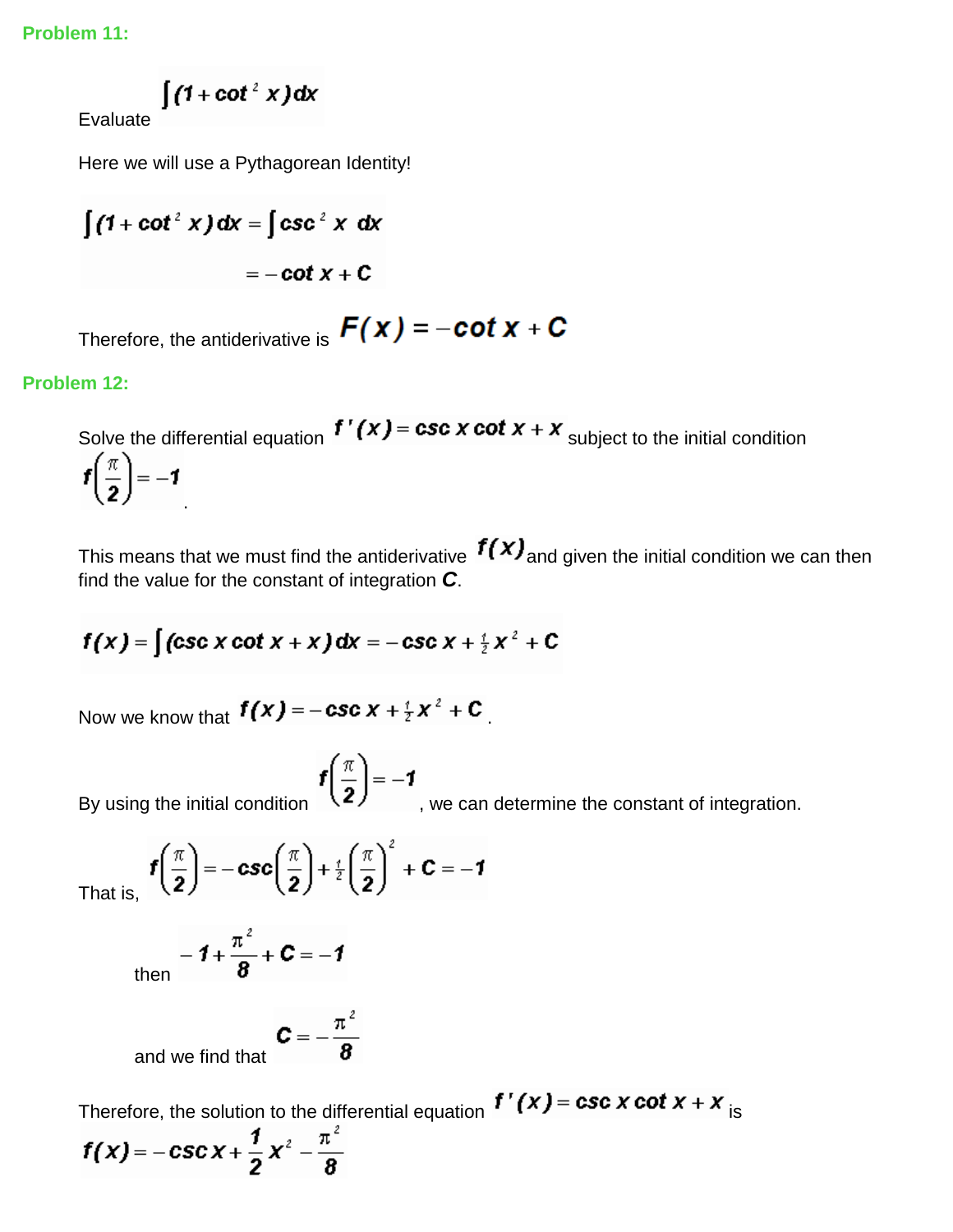Solve the differential equation  $f''(x) = 2 \cos x - 5 \sin x$  subject to the initial conditions  $f'(\pi) = 3$  and  $f(\pi) = 2 + 6\pi$ 

This means that we must find the antiderivative  $f(x)$  and given the initial conditions we can then find the value for the constant of integration *C*. Since a second derivative is given, we first have to find  $f'(x)$ 

$$
f'(x) = [(2 \cos x - 5 \sin x) dx = 2 \sin x + 5 \cos x + C
$$

Now we know that  $f'(x) = 2 \sin x + 5 \cos x + C$ 

By using the initial condition  $f'(x) = 3$ , we can determine the constant of integration.

That is, 
$$
f'(\pi) = 2 \sin \pi + 5 \cos \pi + C = 3
$$

$$
_{\text{then}} 2(0) + 5(-1) + C = 3
$$

and we find that  $C = 8$ 

Now we know that  $f'(\pi) = 2 \sin \pi + 5 \cos \pi + 8$ 

Next we have to find  $f(x)_{\text{by finding the antiderivative of}} f'(x) = 2 \sin \pi + 5 \cos \pi + 8$ 

$$
f(\pi) =
$$
  $\int$   $(2 \sin \pi + 5 \cos \pi + 8) dx = -2 \cos x + 5 \sin x + 8x + C$ 

Now we know that  $f(x) = -2\cos x + 5\sin x + 8x + C$ 

By using the initial condition  $f(\pi) = 2 + 6\pi$ , we can determine the constant of integration.

That is,  $f(\pi) = -2\cos \pi + 5\sin \pi + 8\pi + C = 2 + 6\pi$ 

$$
_{\text{then}} - 2(-1) + 5(0) + 8\pi + C = 2 + 6\pi
$$

and we find that  $C = -2\pi$ .

Therefore, the solution to the differential equation

 $f''(x) = 2\cos x - 5\sin x$ 

 $f(x) = -2\cos x + 5\sin x + 8x - 2\pi$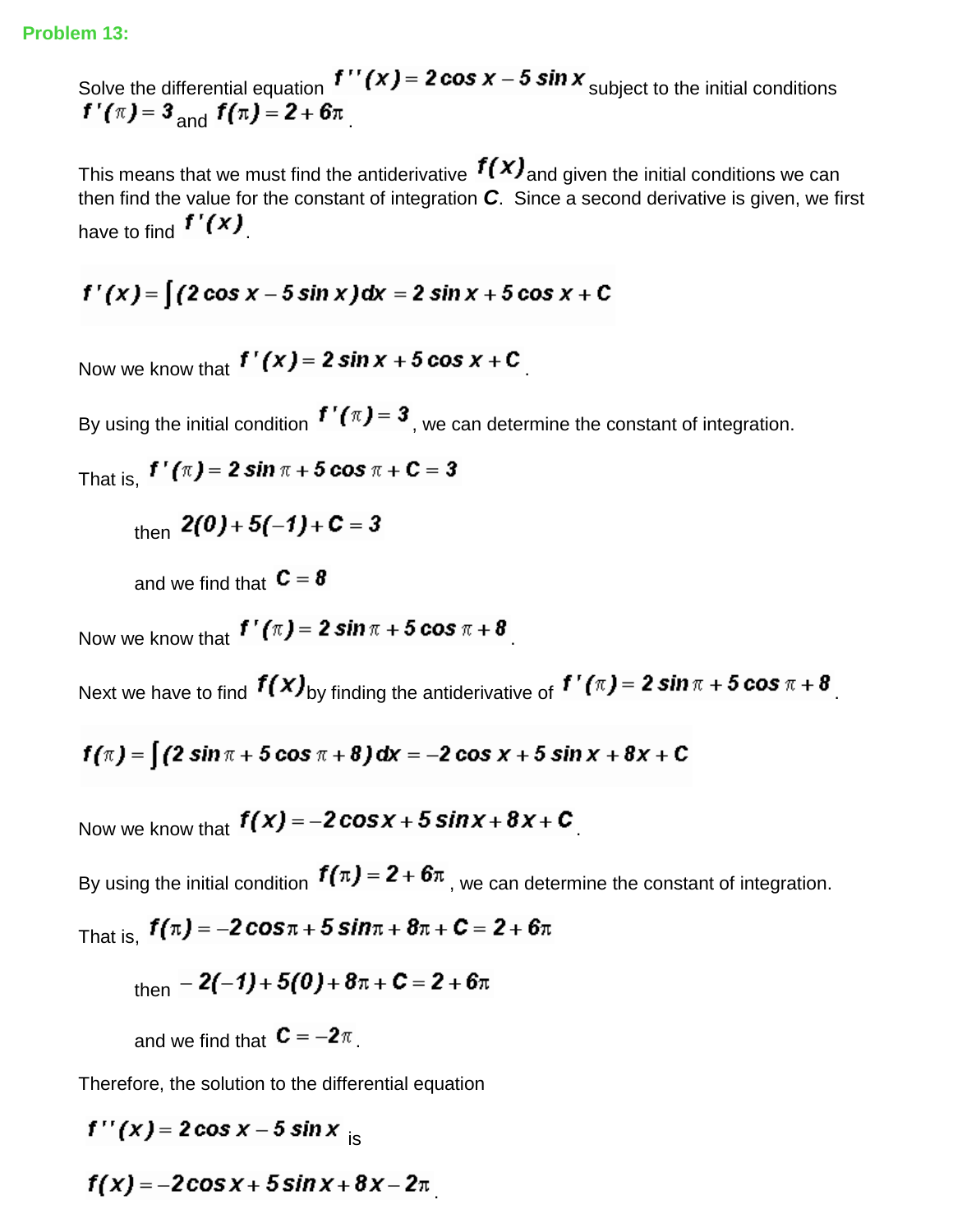$4\cos 4x dx$ 

Evaluate

Reasons for trying to use the *Chain Rule*:

1. The trigonometric expression matches one of the basic trigonometric integration formulas!

2. Because the angle is "more" than just a single variable with coefficient 1, the integrand might be a derivative found through the use of the *Chain Rule for Differentiation.*

Recall:

Let *u* be a function of **x**. If  $f(x) = \sin u$  then  $f'(x) = u' \cos u$ 

Before we can proceed with the *Chain Rule,* we must check to see if *u'* is the ONLY other factor of the integrand. This is done with the help of *u*-substitution.

*u = 4 x du/dx = 4 du = 4 dx*

Since the right side of the *du*-equation matches the remaining factors *4* and *dx* of the integrand exactly, we are now assured that we can use the *Chain Rule* to find the family of antiderivatives.

We proceed to write the integral in terms of *u* and evaluate as follows:

*∫ cos u du = sin u + C* 

and since the variable of integration is *x*, we'll convert back to the original variable to find that

 $\int 4\cos 4x \, dx = \sin 4x + C$ 

Therefore, the antiderivative is  $F(x) = \sin 4x + C$ 

*How come there is no factor 4 in the antiderivative? Where did it go?*

To explain this, let's find the derivative of  $F(x)$  =  $\sin 4x + C$ 

Using the *Chain Rule for Differentiation*, we let *u = 4x*,

which implies that *u' = 4*.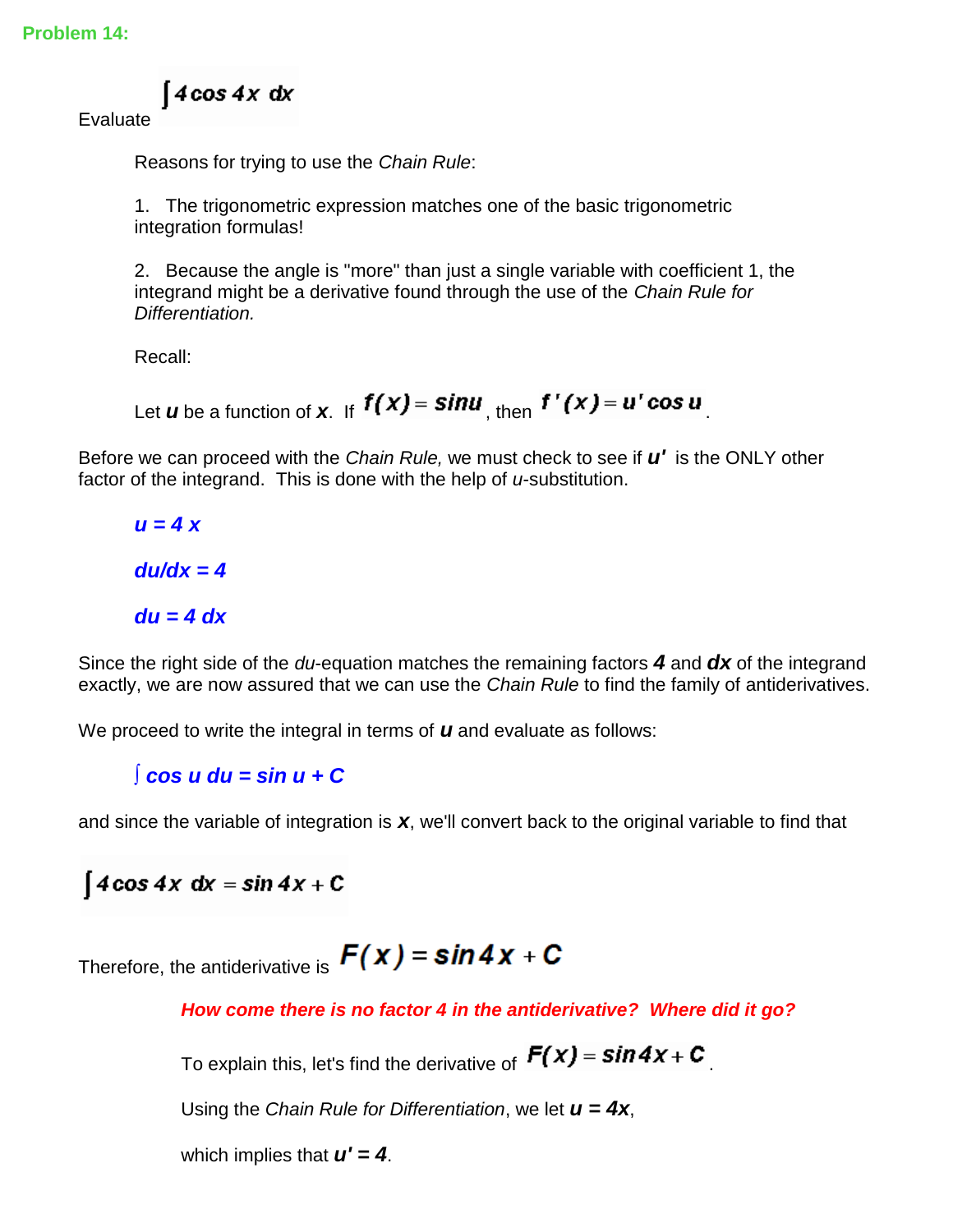Therefore,  $F'(x) = 4 \cos 4x$  III

*Here we see that the factor 4 "appears" in the derivative due to the make-up of the Chain Rule for Differentiation. Therefore, when undoing differentiation with the Chain Rule of Integration the factor 4 must "vanish" again !!!!!!*

**Problem 15:**

 $\int$ 8 cos 4x dx

Evaluate

This integrand is very similar to the one in Problem 14. The only difference is that it contains a constant factor *8* instead of a constant factor *4*.

However, we can still attempt to use the *Chain Rule for Integration* to evaluate the integral. Using *u*-substitution, we find

*u = 4 x du/dx = 4 du = 4 dx*

The right side of the *du*-equation does NOT quite match the remaining factors of the integrand because the constant factor of the integrand is *8*. This is easily fixed by multiplying both sides of the *du*-equation by *2*.

*2du = 8 dx*

#### *NOTE: You are allowed to multiply du by a constant. HOWEVER, YOU ARE NOT ALLOWED TO MULTIPLY du BY A VARIABLE !!!*

Since the right side of the *du*-equation matches the remaining factors *8* and *dx* of the integrand exactly, we are now assured that we can use the *Chain Rule* to find the family of antiderivatives.

We proceed to write the integral in terms of *u* and evaluate as follows:

*2 ∫ cos u du = sin u + C* 

and since the variable of integration is *x*, we'll convert back to the original variable to find that

 $\int 8 \cos 4x \, dx = 2 \sin 4x + C$ 

Therefore, the antiderivative is  $F(x) = 2 \sin 4x + C$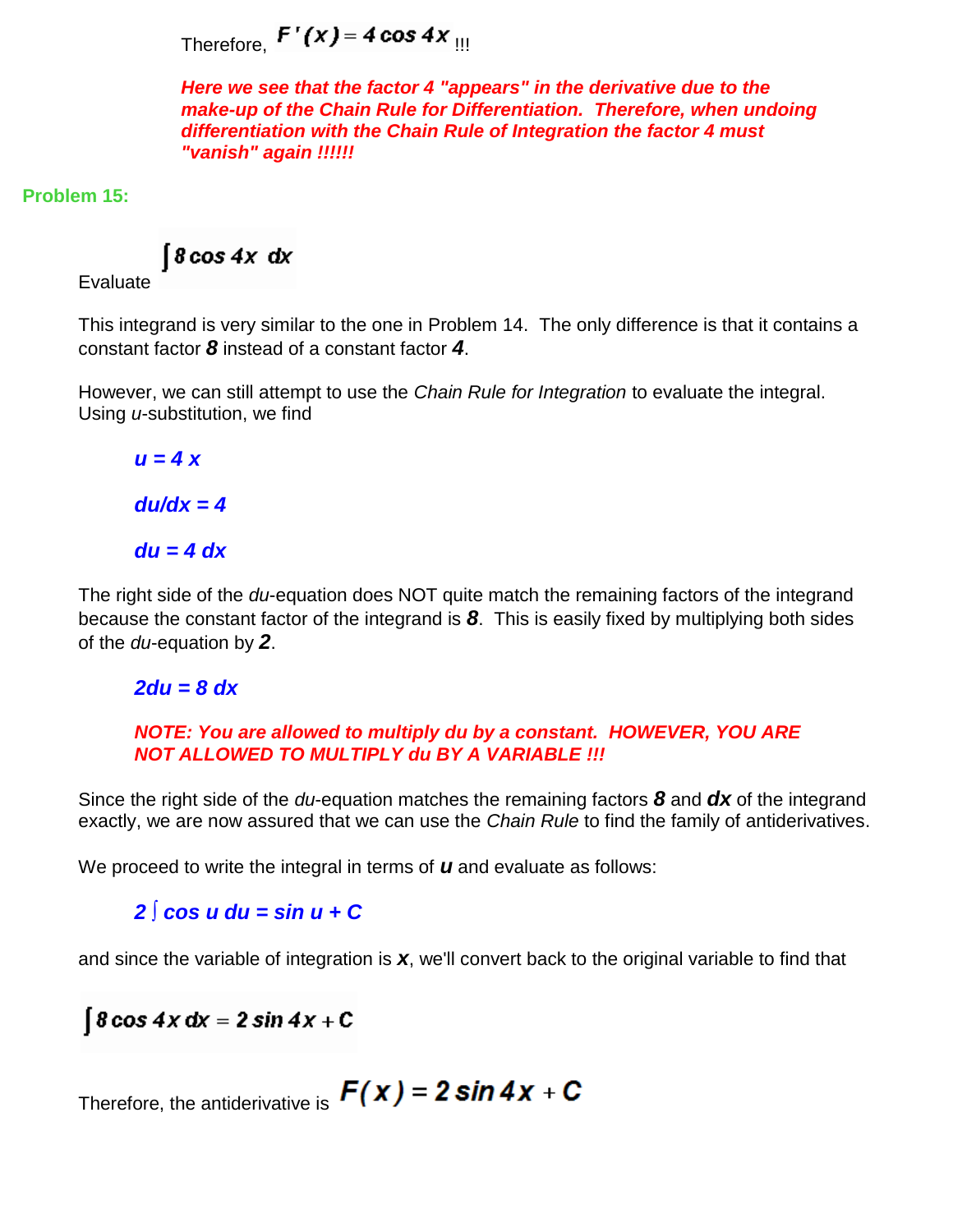$\int \frac{t}{2} \cos 4x \, dx$ 

Evaluate

This integrand is very similar to the one in Problem 14. The only difference is that it contains a constant factor instead of a factor *8*.

Therefore, we'll attempt to use the *Chain Rule for Integration* to evaluate the integral. Using *u*substitution, we find

*u = 4 x du/dx = 4 du = 4 dx*

The right side of the *du*-equation does NOT quite match the remaining factors of the integrand because the constant factor of the integrand is . This is easily fixed by multiplying both sides of the *du*-equation as follows:

# $\frac{1}{8}$  du = dx

Since the right side of the *du*-equation matches the remaining factors and *dx* of the integrand exactly, we are now assured that we can use the *Chain Rule* to find the family of antiderivatives.

We proceed to write the integral in terms of *u* and evaluate as follows:

*⅛ ∫ cos u du = ⅛ sin u + C* 

and since the variable of integration is *x*, we'll convert back to the original variable to find that

$$
\int \frac{t}{2} \cos 4x \, dx = \frac{t}{8} \sin 4x + C
$$

$$
F(x) = \frac{1}{8} \sin 4x + C
$$

Therefore, the antiderivative is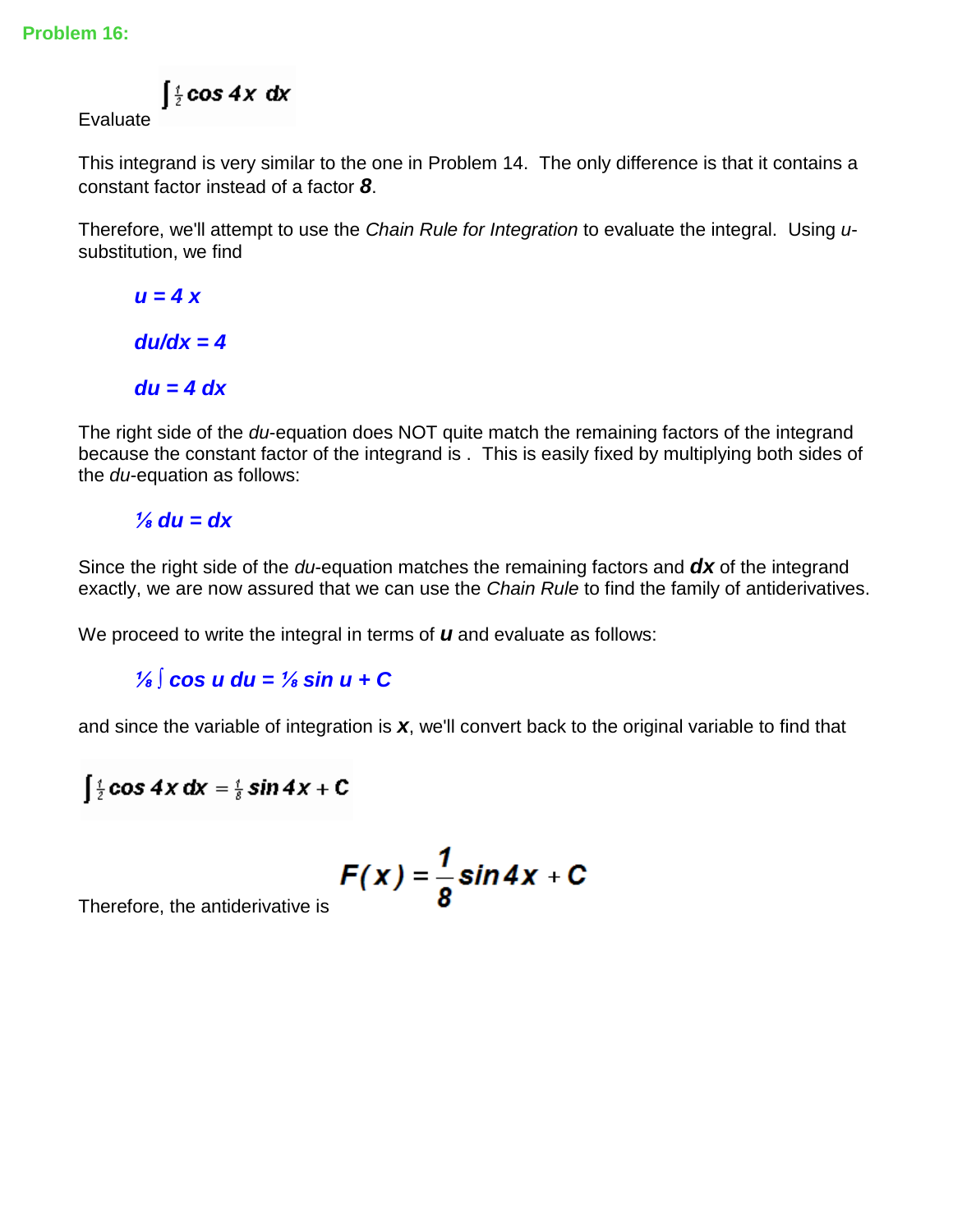#### **Problem 17:**

 $\int cos 4x dx$ 

Evaluate

This integrand is very similar to the one in Problem 14. The only difference is that it does not contain a constant factor.

However, we can still attempt to use the *Chain Rule for Integration* to evaluate the integral. Using *u*-substitution, we find

*u = 4 x du/dx = 4 du = 4 dx*

The right side of the *du*-equation contains the remaining factor *dx* of the integrand, but the integrand does not have a constant factor *4*. This is easily fixed by multiplying both sides of the *du*-equation as follows:

#### *du = dx*

Since the right side of the *du*-equation matches the remaining factor *dx* of the integrand exactly, we are now assured that we can use the *Chain Rule* to find the family of antiderivatives.

We proceed to write the integral in terms of *u* and evaluate as follows:

# *∫ cos u du = sin u + C*

and since the variable of integration is *x*, we'll convert back to the original variable to find that

$$
\int \cos 4x \, dx = \frac{1}{4} \sin 4x + C
$$

$$
F(x) = \frac{1}{4} \sin 4x + C
$$

Therefore, the antiderivative is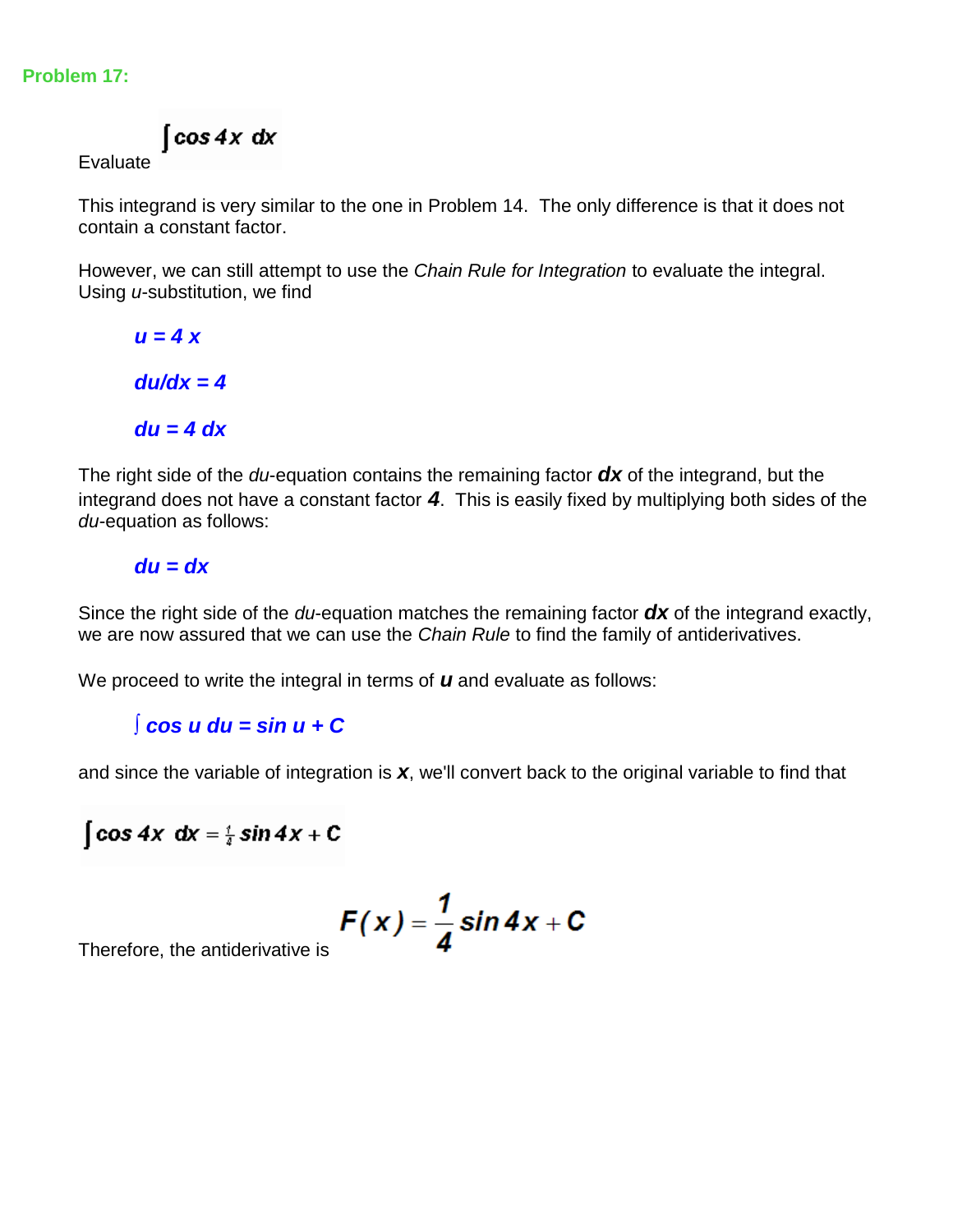#### **Problem 18:**

 $\int 2x \cos 4x \, dx$ 

Evaluate

This integrand SEEMS very similar to the one in Problem 14. The only difference is that it also contains a variable factor.

However, we can still attempt to use the *Chain Rule for Integration* to evaluate the integral. Using *u*-substitution, we find

*u = 4 x du/dx = 4*

*du = 4 dx*

The right side of the *du*-equation does not match the remaining factors of the integrand. First of all the constant factor of the integrand is *2*. Secondly, the integrand has a factor *x*, but the *du*equation does not. Taking care of the constant factor isn't a problem as we have seen in earlier examples. However, there is NOTHING that can be done to "sneak" the factor *x* into the *du*equation !!!

**NO, you cannot multiply both sides of the** *du***-equation by** *x* **!!! That would not be a mathematically sound procedure!**

Therefore, we have to give up and find a different way (beyond the scope of this course) to evaluate the integral!

**Problem 19:**

$$
\int \frac{1}{\sin(1-3x)\tan(1-3x)} dx
$$

Before we start the evaluation process, let's rewrite this integrand so that it might match a basic integration formula. Using one of the *Reciprocal Identities*, we can write

$$
\int \frac{1}{\sin(1-3x)\tan(1-3x)} dx = \int \csc(1-3x)\cot(1-3x) dx
$$

Reasons for trying to use the *Chain Rule*:

1. The trigonometric expression matches one of the basic trigonometric integration formulas!

2. Because the angle is "more" than just a single variable with coefficient 1, the integrand might be a derivative found through the use of the *Chain Rule for Differentiation.*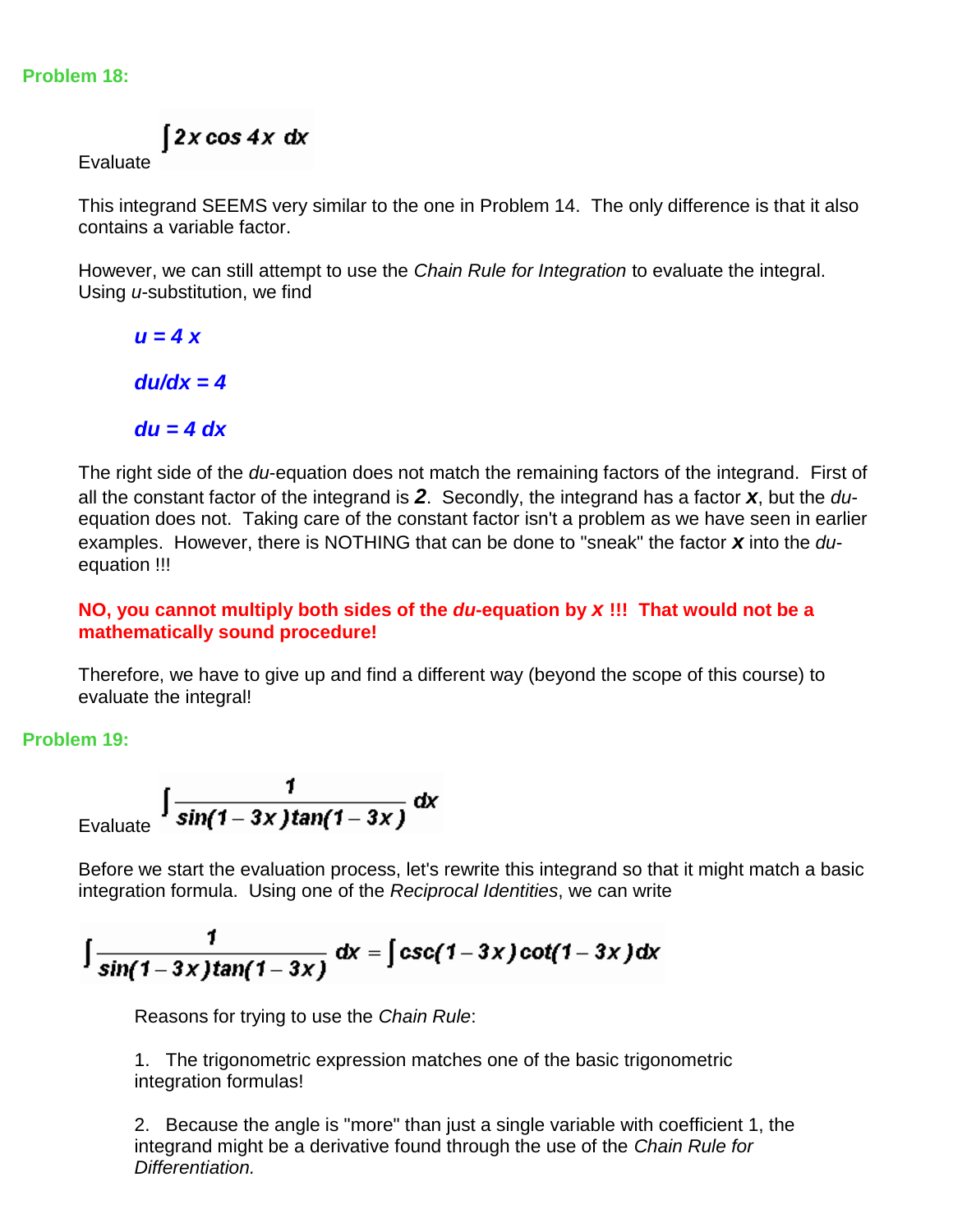Let's try the *Chain Rule of Integration*! Using *u*-substitution, we find

*u = 1 - 3x du = -3 dx*

The right side of the *du*-equation contains the remaining factor *dx* of the integrand, but the integrand does not have a constant factor *-3*. This is easily fixed by multiplying both sides of the *du*-equation as follows:

*-⅓ du = dx*

Since the right side of the *du*-equation matches the remaining factor *dx* of the integrand exactly, we are now assured that we can use the *Chain Rule* to find the family of antiderivatives.

We proceed to write the integral in terms of *u* and evaluate as follows:

# *- ⅓ ∫ csc u cot u du = ⅓ csc u + C*

and since the variable of integration is *x*, we'll convert back to the original variable to find that

$$
\int \frac{1}{\sin(1-3x)\tan(1-3x)} dx = \int \csc(1-3x)\cot(1-3x) dx = \frac{1}{3}\csc(1-3x) + C
$$

$$
F(x) = \frac{1}{3}\csc(1-3x) + C
$$

Therefore, the antiderivative is

**Problem 20:**

$$
7\sec 8x \tan 8x \; dx
$$

Evaluate

Reasons for trying to use the *Chain Rule*:

1. The trigonometric expression matches one of the basic trigonometric integration formulas!

2. Because the angle is "more" than just a single variable with coefficient 1, the integrand might be a derivative found through the use of the *Chain Rule for Differentiation.*

Let's try the *Chain Rule of Integration*! Using *u*-substitution, we find

*u = 8 x*

*du = 8 dx*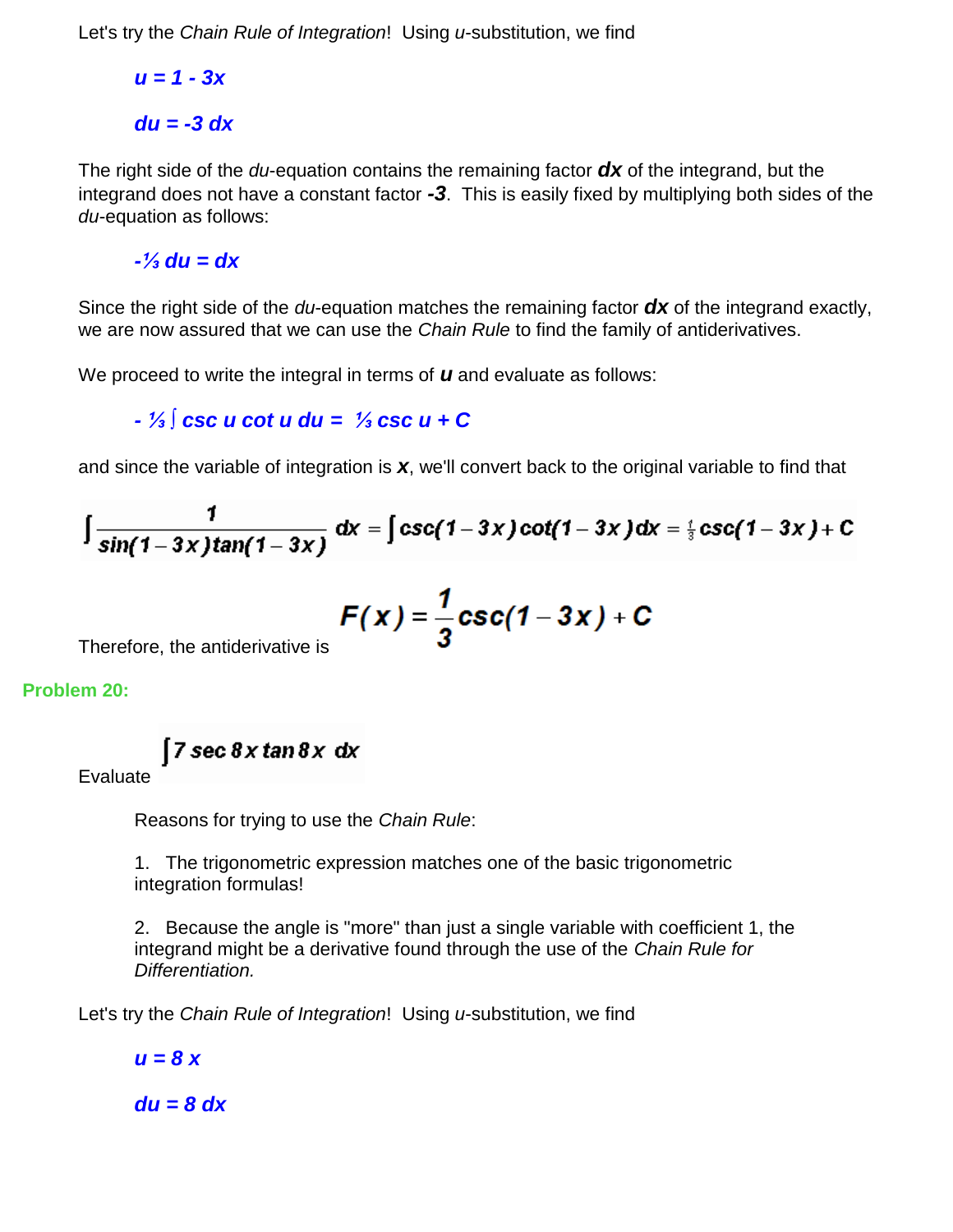The right side of the *du*-equation does not quite match the remaining factors of the integrand because the constant factor of the integrand is *7*. This is easily fixed by multiplying both sides of the *du*-equation as follows:

 $\frac{7}{8}$  du = 7 dx

Since the right side of the *du*-equation matches the remaining factors *7* and *dx* of the integrand exactly, we are now assured that we can use the *Chain Rule* to find the family of antiderivatives.

We proceed to write the integral in terms of *u* and evaluate as follows:

*⅞ ∫ sec u tan u du = ⅞ sec u + C* 

and since the variable of integration is *x*, we'll convert back to the original variable to find that

```
[7 sec 8 x tan 8 x dx = \frac{7}{8} sec 8 x + C
```

$$
F(x) = \frac{7}{8} \sec 8x + C
$$

Therefore, the antiderivative is

**Problem 21:**

 $\int$  cot<sup>2</sup> ( $\frac{x}{3}$ ) dx

Evaluate

Before we start the evaluation process, let's rewrite this integrand so that it might match a basic integration formula. Using one of the *Pythagorean Identities,* we can write

$$
\int \cot^2 \left(\frac{x}{3}\right) dx = \int \int \csc^2 \left(\frac{x}{3}\right) - 1 dx
$$

$$
= \int \csc^2 \left(\frac{x}{3}\right) dx - \int dx
$$

Reasons for trying to use the *Chain Rule*:

1. The trigonometric expression matches one of the basic trigonometric integration formulas!

2. Because the angle is "more" than just a single variable with coefficient 1, the integrand might be a derivative found through the use of the *Chain Rule for Differentiation.*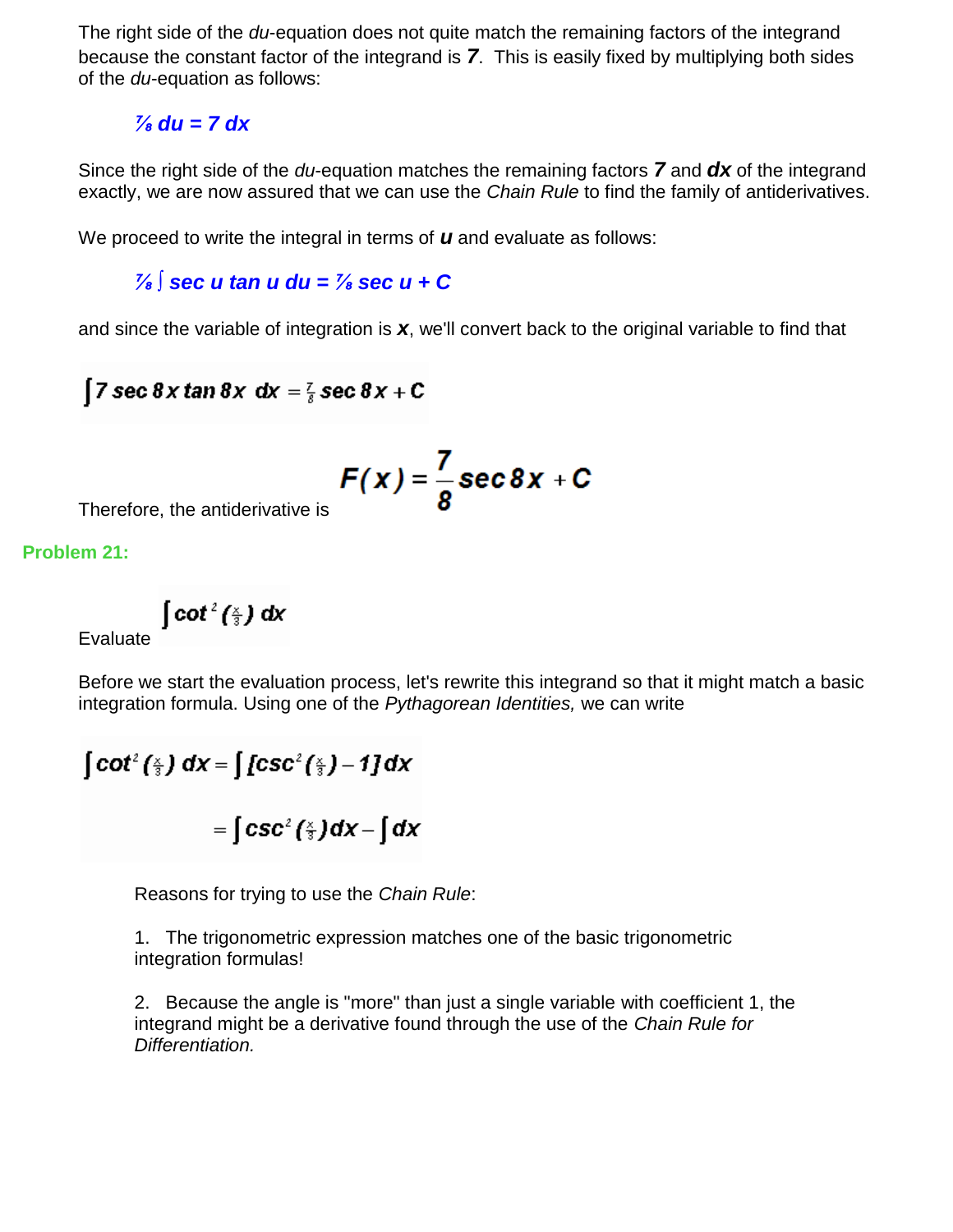Let's try the *Chain Rule of Integration*, **however, for the first integrand ONLY!** Using *u*substitution, we find

# *u = ⅓ x du = ⅓ dx*

The right side of the *du*-equation contains the remaining factor *dx* of the integrand, but the integrand does not have a constant factor of *⅓*. This is easily fixed by multiplying both sides of the *du*-equation as follows:

*3du = dx*

Since the right side of the *du*-equation matches the remaining factor *dx* of the integrand exactly, we are now assured that we can use the *Chain Rule* to find the family of antiderivatives.

We proceed to write the integral in terms of *u* and evaluate as follows:

*3 ∫csc <sup>2</sup>u du = -3 cot u + C*

and since the variable of integration is *x*, we'll convert back to the original variable to find that

$$
\int \cot^2 \left(\frac{x}{3}\right) dx = \int \int \csc^2 \left(\frac{x}{3}\right) - 1 \, dx
$$
\n
$$
= \int \csc^2 \left(\frac{x}{3}\right) dx - \int dx
$$
\n
$$
= -3 \cot \left(\frac{x}{3}\right) - x + C
$$

$$
F(x) = -3 \cot(\frac{x}{3}) - x + C
$$

Therefore, the antiderivative is

**Problem 22:**

$$
\int_{\text{Evaluate}} \int \frac{\sec 2x}{\cos 2x} \, \mathrm{d}x
$$

Before we start the evaluation process, let's rewrite this integrand so that it might match a basic integration formula. Using one of the *Pythagorean Identities*, we can write

$$
\int \frac{\sec 2x}{\cos 2x} dx = \int \sec^2(2x) dx
$$

Reasons for trying to use the *Chain Rule*:

1. The trigonometric expression matches one of the basic trigonometric integration formulas!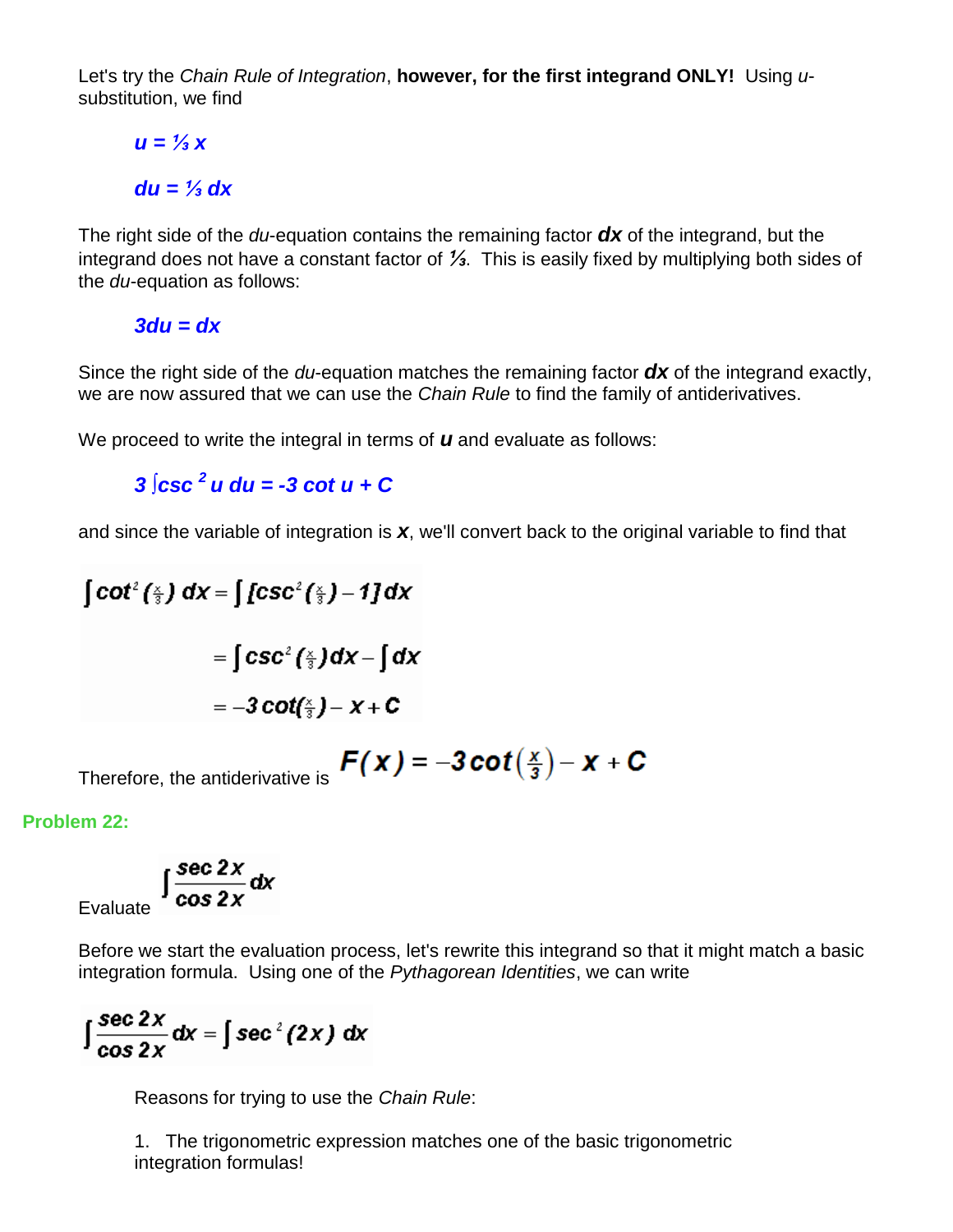2. Because the angle is "more" than just a single variable with coefficient 1, the integrand might be a derivative found through the use of the *Chain Rule for Differentiation.*

Try the *Chain Rule of Integration*. Using *u*-substitution, we find

*u = 2 x*

# *du = 2 dx*

The right side of the *du*-equation contains the remaining factor *dx* of the integrand, but the integrand does not have a constant factor of *2*. This is easily fixed by multiplying both sides of the *du*-equation as follows:

*du = dx*

Since the right side of the *du*-equation matches the remaining factor *dx* of the integrand exactly, we are now assured that we can use the *Chain Rule* to find the family of antiderivatives.

We proceed to write the integral in terms of *u* and evaluate as follows:

*∫sec <sup>2</sup>u du = tan u + C*

and since the variable of integration is *x*, we'll convert back to the original variable to find that

$$
\int \frac{\sec 2x}{\cos 2x} dx = \int \sec^2(2x) dx = \frac{1}{2} \tan 2x + C
$$

$$
F(x) = \frac{1}{2} \tan 2x + C
$$

Therefore, the antiderivative is

**Problem 23:**

$$
\int 3e^{3x+t} dx
$$

Evaluate

Reasons for trying to use the *Chain Rule*:

1. The indefinite integral almost matches the basic exponential integration formula!

2. Because the angle is "more" than just a single variable with coefficient 1, the integrand might be a derivative found through the use of the *Chain Rule for Differentiation.*

Recall:

Let *u* be a function of *x*. If  $f(x) = e^u$ , then  $f'(x) = u' e^u$ .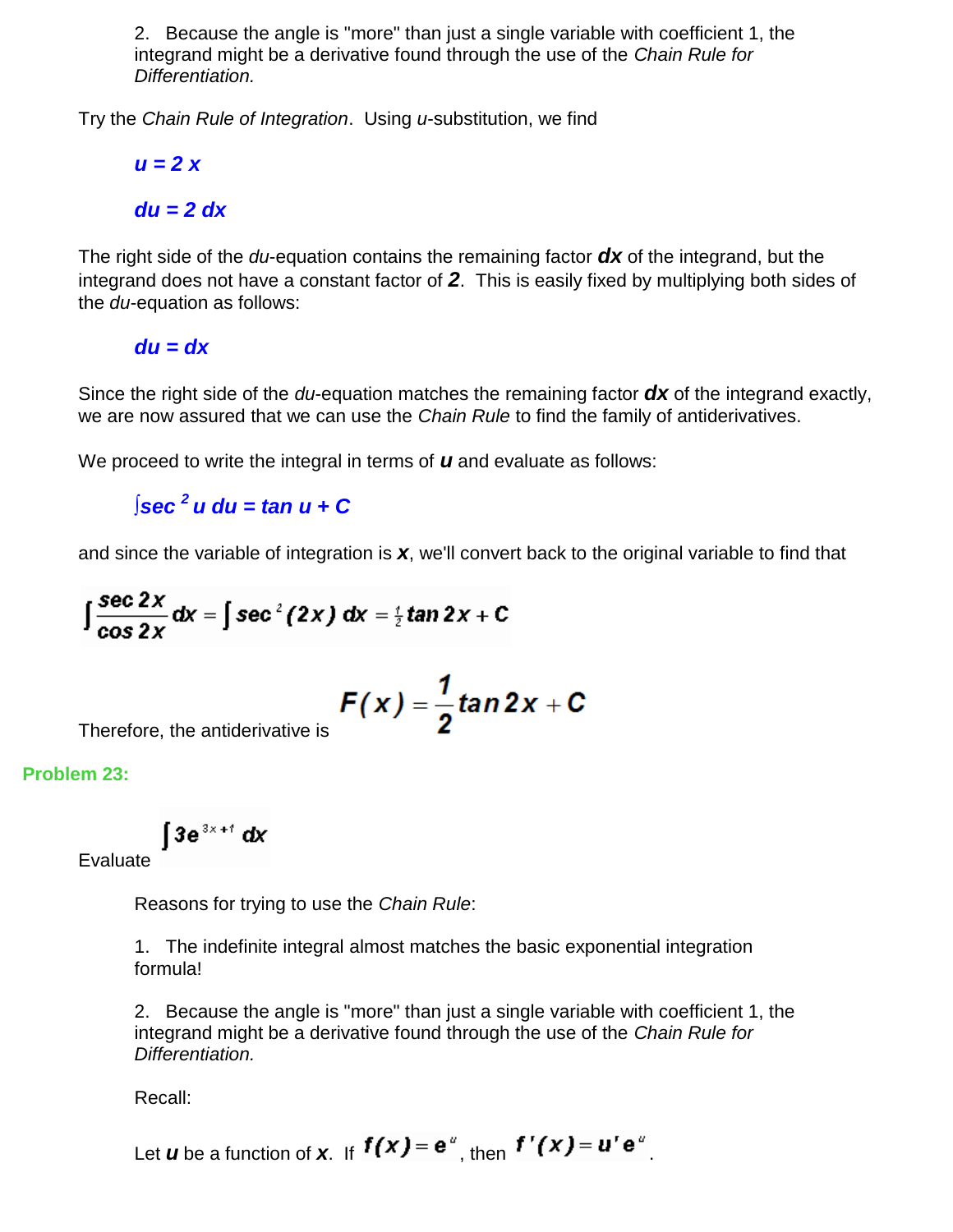Before we can proceed with the *Chain Rule for Integration,* we must check to see if *u'* is the ONLY other factor of the integrand. This is done with the help of *u*-substitution.

$$
u = 3x + 1
$$

$$
du = 3 dx
$$

Since the right side of the *du*-equation matches the remaining factors *3* and *dx* of the integrand exactly, we are now assured that we can use the *Chain Rule* to find the family of antiderivatives.

We proceed to write the integral in terms of *u* and evaluate as follows:

*∫ e <sup>u</sup> du = e <sup>u</sup> + C* 

and since the variable of integration is *x*, we'll convert back to the original variable to find that

$$
\int 3e^{3x+t} dx = e^{3x+t} + C
$$

Therefore, the antiderivative is 
$$
F(x) = e^{3x+1} + C
$$

**Problem 24:**

$$
\int 5x e^{-x^2} dx
$$

Evaluate <sup>1</sup>

Reasons for trying to use the *Chain Rule*:

1. The indefinite integral almost matches the basic exponential integration formula!

2. Because the angle is "more" than just a single variable with coefficient 1, the integrand might be a derivative found through the use of the *Chain Rule for Differentiation.*

Let's try the *Chain Rule of Integration*! Using *u*-substitution, we find

 $u = -x^2$ 

# *du = -2x dx*

The right side of the *du*-equation does NOT quite match the remaining factors of the integrand because the constant factor of the integrand is *5*. This is easily fixed by multiplying both sides of the *du*-equation as follows:

# *-5/<sup>2</sup> du = 5 dx*

Since the right side of the *du*-equation matches the remaining factors *5* and *dx* of the integrand exactly, we are now assured that we can use the *Chain Rule* to find the family of antiderivatives.